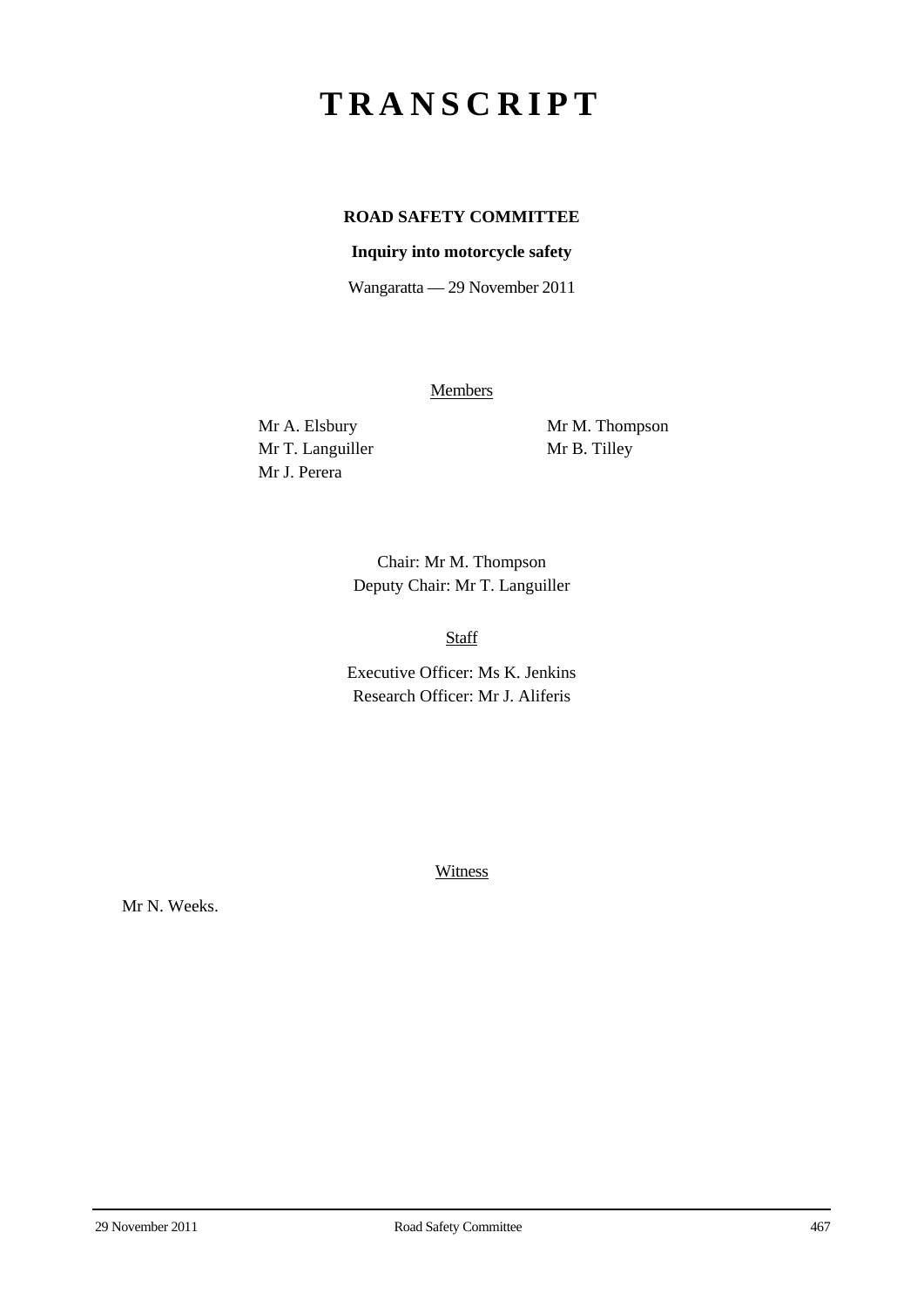**The CHAIR** — Can you tell us your address and postal address, Mr Weeks?

**Mr WEEKS** — <Address confidential>.

**The CHAIR** — You have heard the general injunctions and instructions given to people speaking. I will not repeat them at this hour other than to ask whether there are any comments you would like to make to the committee from your perspective in relation to matters concerning motorcycle safety.

**Mr WEEKS** — All I would like to say is that I have been riding motorcycles for 35 years. It has been really interesting to hear different points of view today and that sort of stuff. I am talking from my own perspective, but I will say training is a very important part in relation to motorcycle safety. I have done the HART course that was talked about here earlier on today down at the Winton racecourse. I found that course very informative, and I would really like to see those sorts of things extended and improved on, because there were quite a few motorcyclists there that day.

**The CHAIR** — I will hold you there in that you are speaking in support of training along the lines of the HART course which was good value. Are there any other comments? Just to help you along, you made a comment in relation to pillion passengers.

**Mr WEEKS** — Yes, I made a comment about a pillion passengers. I believe it is a part of the motorcycle to be able to carry a pillion passenger as far as that goes.

**The CHAIR** — So you are speaking in support of the ongoing role of pillion passengers.

**Mr WEEKS** — Yes, and attitude as far as safety and training is the big thing in that sort of line as well. You can put on your high vision and all that sort of stuff, but if the rider has not got the right attitude, then it is not going to make them any more visible or less prone to having an accident.

**The CHAIR** — What has brought you here today?

**Mr WEEKS** — As I said, I have been riding motorcycles for 35 years. I have just come along to hear what was being said. I have heard lots of different things in the media and everything else. I just wanted to hear what exactly was being said and discussed. I thought this was more a meeting to hear what was sort of going on. I did not realise it was more an information session for you members as a committee to hear what was going on, so it has been an informative day for me as well. I was not 100 per cent of what was going to take place.

**The CHAIR** — Do you have a view on filtering?

**Mr WEEKS** — I do it, but filtering — —

**The CHAIR** — We could leave it at that for the moment.

**Mr WEEKS** — Like Bill Gore said, it is not a big issue here in our area because there is not a lot of traffic. I will sometimes pass one or two cars to get in front. Sometimes I sit behind. It is one of those things I do not do all the time.

**The CHAIR** — Protective clothing?

**Mr WEEKS** — Yes, but in saying that I have not got it on today. I have Kevlar jeans on but I am not wearing a jacket today.

**The CHAIR** — Or gloves?

**Mr WEEKS** — I have gloves. I always wear gloves — that is a must, I reckon.

**The CHAIR** — Do you believe any other items of clothing should be mandated apart from a helmet?

**Mr WEEKS** — I have heard people say — like the gentleman there, Greg — helmet, gloves, jacket and boots and all that sort of stuff, but I do not know. I wear it, but to mandate it puts a different spin on it, if you know what I mean. I do not want to sound negative about it, but it comes back to the attitude. If it is mandated, I will wear it. Like what Bill said on the high-vis, he does not wear it himself but he wears it as a police officer.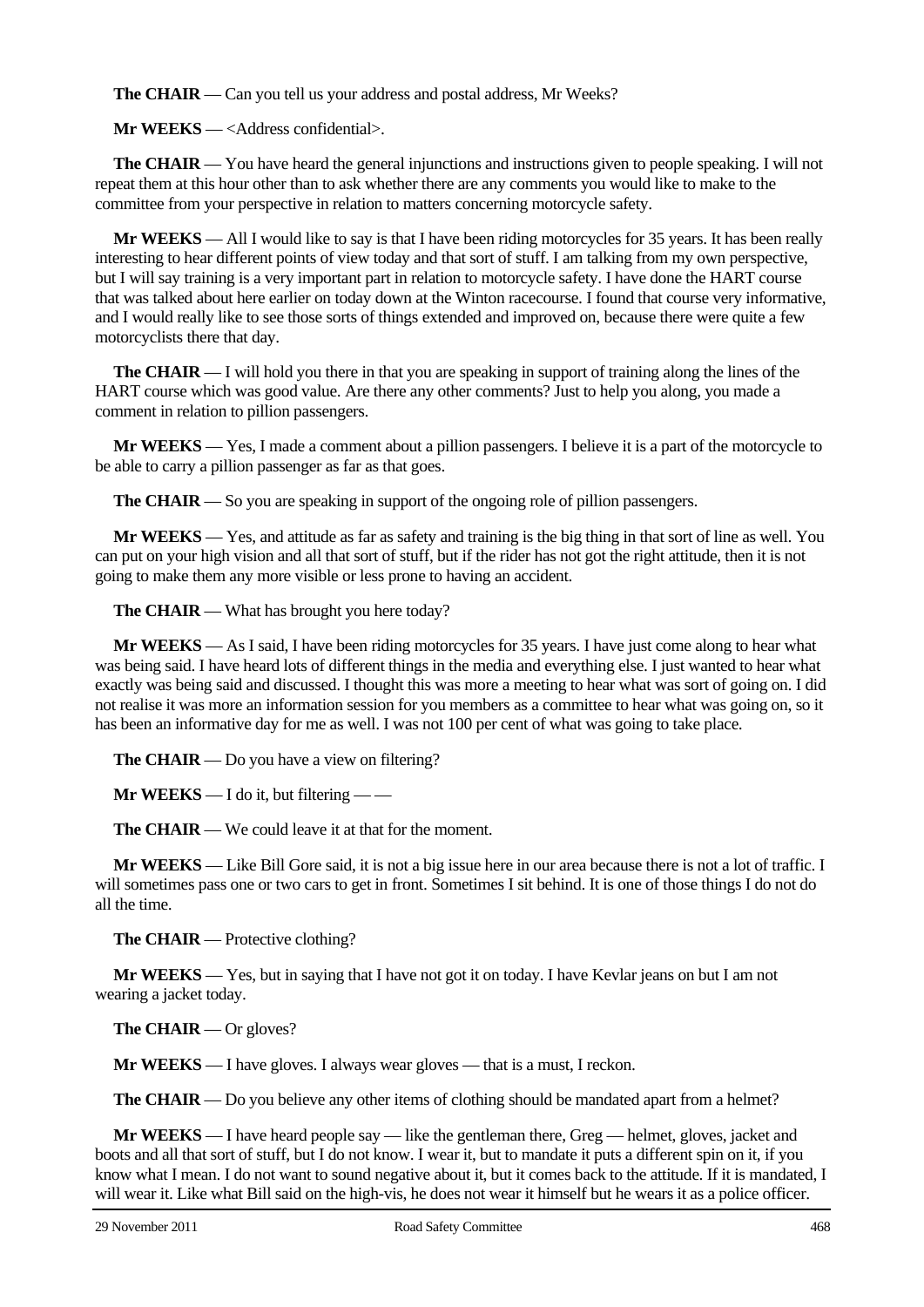But if it was mandated, he would wear it. I am a bit the same with protective clothing. If it is mandated, I will wear it. But I do not wear it all the time, as far as that goes.

**The CHAIR** — Do you have any other comments you would like to make?

**Mr WEEKS** — I would just like to thank you for letting me come up and say my two bob here and now.

**The CHAIR** — Wait one moment. My colleagues might have some questions.

**Mr LANGUILLER** — Just very quickly, how did you hear about the hearings today?

**Mr WEEKS** — I was actually sent an email. I am a member of the Christian Motorcycle Association and there was an email sent through that from Damien about the meetings. I just went to the website and found out there was a meeting here in Wangaratta.

**Mr LANGUILLER** — Why do you ride?

**Mr WEEKS** — For enjoyment, thank you for asking. Yeah, I actually do it for enjoyment and for community. I am on my motorcycle now. I have a car sitting at home in the shed, but it is easier to get on the motorcycle. I can park it very easily, especially just coming up to the city. I just ride in, you can park easily and that sort of thing too. So it is a convenience as well as enjoyment. And I commute with it; I ride to work and stuff like that. It is multifaceted.

**Mr ELSBURY** — Have you had any prangs?

**Mr WEEKS** — Very good. Yes, I have. I had a major one 10 years ago. I actually straight-lined a corner and went into a fence. I went over the handlebars, and if it was not for a full-face helmet, I would not have this beautiful face I have now because I faceplanted the ground, knocked myself out, broke a leg, smashed my wrist and all that sort of stuff. But in saying that, it did not put me off motorcycling at all. I am very wary. That was over near Omeo, by the way. Not on the Great Alpine Way — on the Omeo Highway.

**Mr PERERA** — What class of motorcycle do you ride? What is the size? The cc?

**Mr WEEKS** — I am on a 650cc now, but I have ridden everything from a 175cc up to an 1100cc. I have owned everything in between. I am currently riding a 650cc.

**Mr PERERA** — How do you compare? Do you feel safer on a bigger bike or a smaller bike? What is the comparison? What is your preference?

**Mr WEEKS** — That is an interesting question actually. There is no real difference, I do not think. Maybe a bigger bike gives you the feeling that you are safer but you are no safer on a bigger bike than a smaller bike. The 175cc I had was an off-road trail bike, and I have ridden it on-road and off-road and I have fallen off in the bush but a lot of those falls are slow-speed accidents. The time I fell off and hit the fence, that was a high-speed accident so you tend to hurt yourself a bit more on the road as opposed to off-road. It is interesting to hear the stats where 70 per cent of road trauma is off-road now. That is what interests me actually.

**The CHAIR** — In this region.

**Mr WEEKS** — Yes. I have ridden off-road all my life, so I have had some falls off-road but none of them have been major. Sliding in mud and all that sort of stuff, falling off in creeks, but nothing with any major damage.

**The CHAIR** — If you have any other reflections or thoughts, feel free to keep in touch with our committee. We have an email address.

**Mr WEEKS** — I would like to get that if I can at some stage.

**The CHAIR** — We can pass it on through our executive officer, Kylie Jenkins.

**Mr WEEKS** — That would be good.